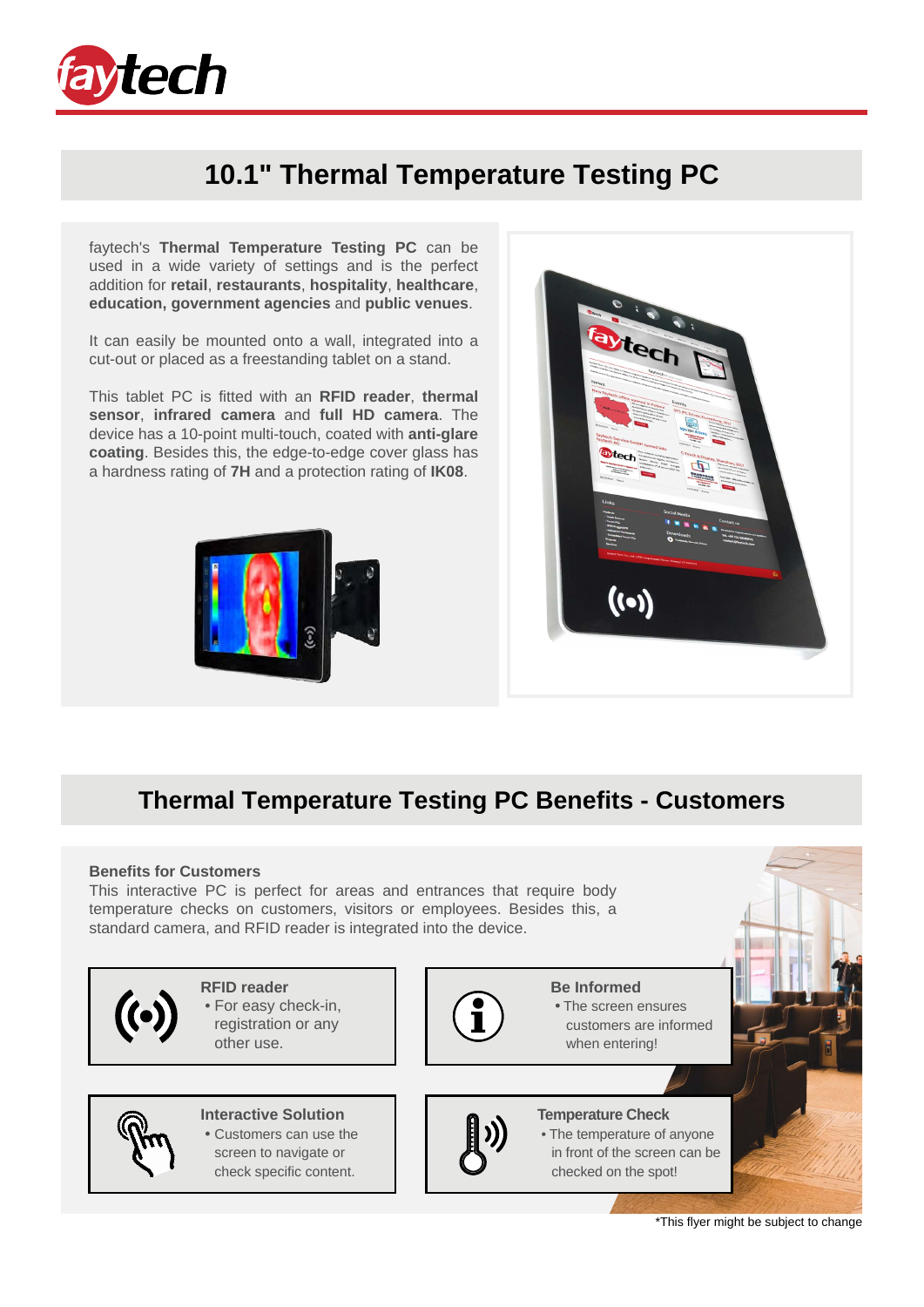## **Thermal Temperature Testing PC Benefits - Implementors**

#### **Benefits for Implementors**

With this PC, you ensure the safety and health of everyone entering the store, company or other building in which it is stationed.



Tolerance: ± 0.5mm

⑤ 2x USB 2.0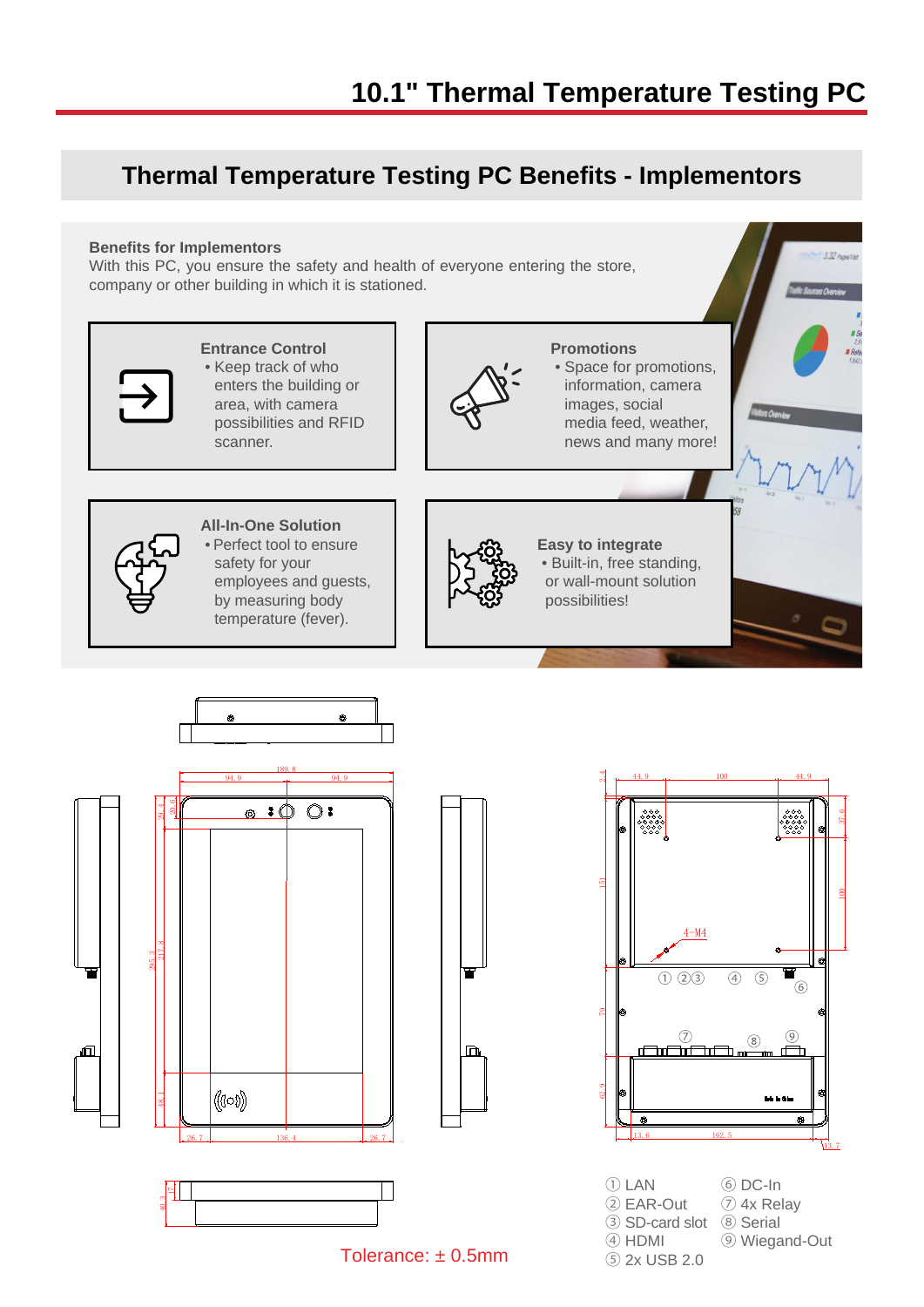

## **Thermal Temperature Testing PC Features**



The PC is powered by the powerful Rockchip RK3399 Mainboard with Hexa Core Processor Dual Cortex-A72, Quad Cortex-A53 and Mali-T860MP4 graphics. The device is also equipped with 2GB LPDDR4 RAM (optional 4GB), 16GB flash memory.

The PC is built around a 10.1" 10-point capacitive touch screen, with 7H and IK08 protection glass. Making the glass strong and robust! Besides this, the touch screen is optically bonded and has anti-glare surface treatment.





The Thermal Temperature Testing PC is also equipped with an RFID reader. This ensures that customers, visitors and employees are able to use this terminal as a check-in / check-out, registration or clocking application.

The PC is equipped with a total of 2 cameras and 1 sensor: an Infrared- and Full HD camera as well as a Thermal sensor. With these cameras equipped it can easily measure body temperature (e.g. fever), as well as record anything passing by.

**Integrated Cameras / Sensor**



The touch screen can be coated with 24/7 anti-microbial and anti-viral technology. This ensures the device is 24/7 germ-free protected for the complete lifecycle of the product! The coated surface permanently blocks up to 99.99%\* of bacteria. Proven results against MRSA, E.coli, C. diff. and Human Coronavirus. The coated surface can easily be cleaned using soap and water.

\*ISO 27447 Antimicrobial certification standard independently verified by Airmid laboratories

\*This flyer might be subject to change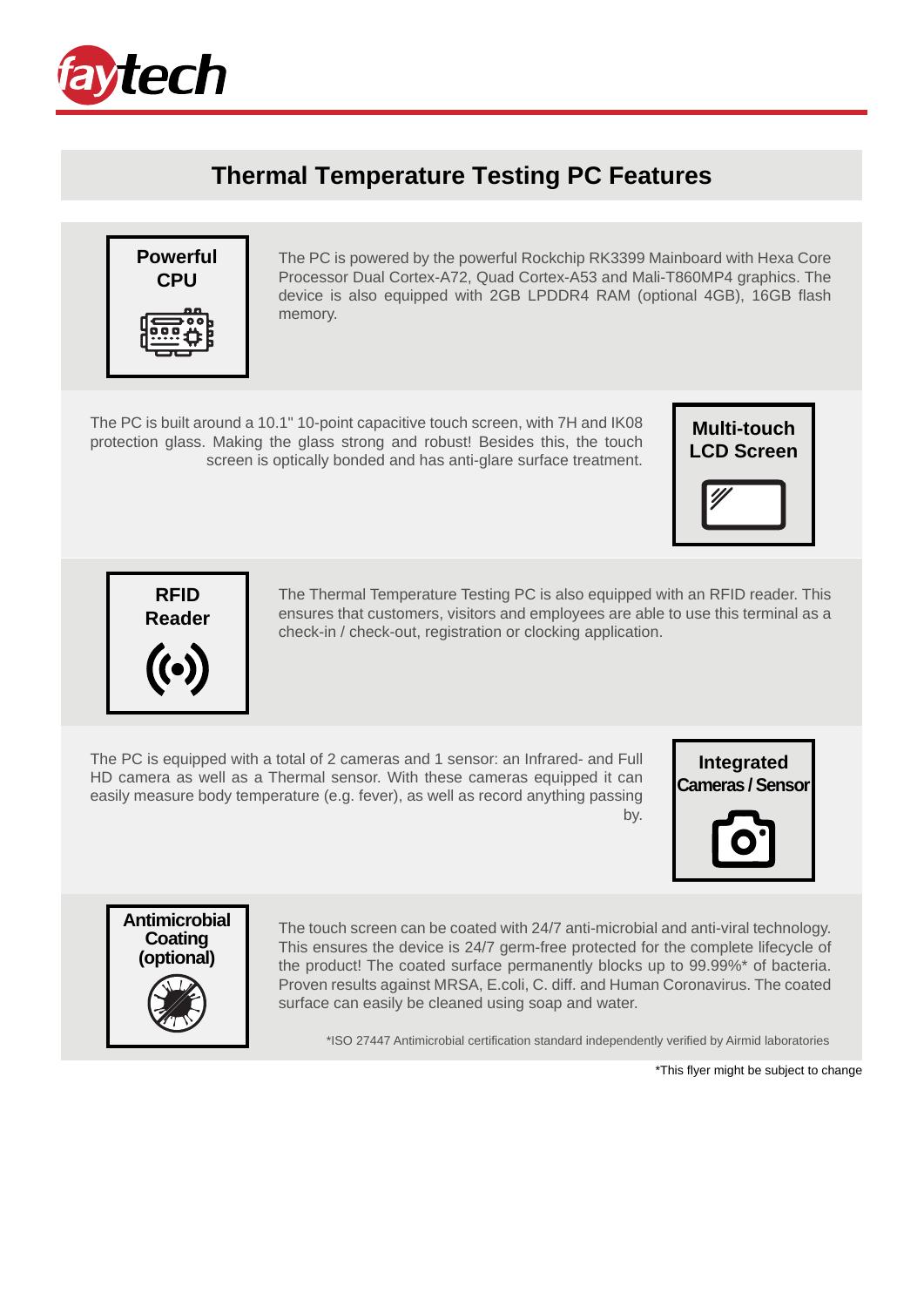## **Thermal Temperature Testing PC Specifications**

| <b>Product name</b>                         |                                     | 10.1" Thermal Temperature Testing PC |                            |         |                              |                     |
|---------------------------------------------|-------------------------------------|--------------------------------------|----------------------------|---------|------------------------------|---------------------|
| Model number / EAN number                   |                                     | FT101RK3399TIS / 6920734010820       |                            |         |                              |                     |
| <b>Global Article Code</b><br>3030504964    | European Article Code<br>1010501962 | <b>Release date</b><br>16/05/2020    | <b>Global Article Code</b> |         | <b>European Article Code</b> | <b>Release date</b> |
|                                             |                                     |                                      |                            |         |                              |                     |
|                                             |                                     |                                      |                            |         |                              |                     |
| <b>IP Rating</b>                            |                                     |                                      |                            |         |                              |                     |
|                                             |                                     | IP65 Front / IP40 Back               |                            |         |                              |                     |
|                                             |                                     |                                      |                            |         |                              |                     |
| <b>LCD Panel</b>                            |                                     |                                      |                            |         |                              |                     |
| Screen diagonal (Inch/cm)                   |                                     |                                      | 10.1/25.65                 |         |                              |                     |
| Display active screen size (cm)             |                                     |                                      | 21.70×13.60                |         |                              |                     |
| Aspect ratio                                |                                     |                                      | 16:10                      |         |                              |                     |
| Physical resolution                         |                                     |                                      | 1280×800                   |         |                              |                     |
| External Maximum showable resolution - HDMI |                                     |                                      | 1920×1200                  |         |                              |                     |
| Colours displayed                           |                                     |                                      | 16.7M                      |         |                              |                     |
| Brightness (cd/m <sup>2</sup> )             |                                     |                                      | 350                        |         |                              |                     |
| Contrast                                    |                                     |                                      |                            | 800:1   |                              |                     |
| Typical reaction time Tr / Tf (ms)          |                                     |                                      |                            | 10/15   |                              |                     |
| Visual Angle horizontal / vertical (°)      |                                     |                                      |                            | 170/170 |                              |                     |
| Backlight / Backlight Lifetime (hours)      |                                     |                                      |                            |         | LED / 20,000                 |                     |
|                                             |                                     |                                      |                            |         |                              |                     |

| <b>Operation / Mechanical</b>                |                                  |  |
|----------------------------------------------|----------------------------------|--|
| Operating Temperature (°C)                   | $-10 - +60$                      |  |
| Humidity Range (RH)                          | 10% - 90%                        |  |
| Net weight (kg)                              | 1.25                             |  |
| Gross weight (kg)                            | 2.50 (incl. cartonage)           |  |
| Housing material                             | Aluminum IPC case                |  |
| Housing (mm) $L \times W \times H$           | $189.8 \times 295.3 \times 40.3$ |  |
| Cut-out for clamp supports (mm) $L \times H$ | N/A                              |  |
| Amount of clamps required                    | N/A                              |  |
| Mountina                                     | <b>VESA 100</b>                  |  |

| <b>PC System</b>   |                                                                               |  |
|--------------------|-------------------------------------------------------------------------------|--|
| CPU                | Rockchip RK3399 64bit hexa Core Processor<br>Dual Cortex-A72, Quad Cortex-A53 |  |
| <b>Graphic GPU</b> | ARM <sup>®</sup> Mali-T860MP4, support OpenGL<br>ES1.1/2.0/3.0                |  |
| Audio              | Integrated HI-FI 100dB Audio Codec Dual<br>analog mic. 2x2W amplifier         |  |
| Memory             | 2GB LPDDR4 RAM (4GB optional)                                                 |  |
| Storage            | 16GB eMMC module (Micro SD)                                                   |  |
| Network            | <b>Gigabit Ethernet</b>                                                       |  |
| <b>OS</b>          | Android 7.1.2                                                                 |  |
| Bluetooth          | Yes                                                                           |  |

| <b>Touch Panel</b>        |                                          |  |
|---------------------------|------------------------------------------|--|
| <b>Touch Technology</b>   | Projected Capacitive 10-Point Multitouch |  |
| Touch Life (Contacts)     | Unlimited                                |  |
| Surface Hardness          | 7H                                       |  |
| <b>Surface Treatments</b> | Anti-glare (chemical etching)            |  |
|                           | Antimicrobial (optional)                 |  |

| Power                    |                                            |  |
|--------------------------|--------------------------------------------|--|
| Power Supply             | 100-240V ACDC active switching; 12V DC-Out |  |
| Working Power (V)        | 12                                         |  |
| Power Consumption (W)    | 18                                         |  |
| Stand-By Consumption (W) | <1                                         |  |

| <b>External Connectors</b>              |            |  |  |
|-----------------------------------------|------------|--|--|
| 1x HDMI<br>1x 12V DC-In (screwable)     |            |  |  |
| 2x USB 3.0                              | 1x EAR-Out |  |  |
| 1x Micro SD-card slot                   |            |  |  |
| 1x Serial port 232 TTL (optional RS485) |            |  |  |
| 1x Gigabit Ethernet (RJ45)              |            |  |  |
| 1x 3-Pin Wiegand-Out for door control   |            |  |  |
| 1x 4 Channel relay                      |            |  |  |

| <b>Included in the Delivery</b>  |  |  |
|----------------------------------|--|--|
| Power Supply (see Power section) |  |  |
| 5x Three-pin phoenix connectors  |  |  |
| Short Installation Manual        |  |  |

### **3-Pin Wiegand-Out for door control**

**Serial port 232 TTL (optional RS485)**

**4 Channel relay**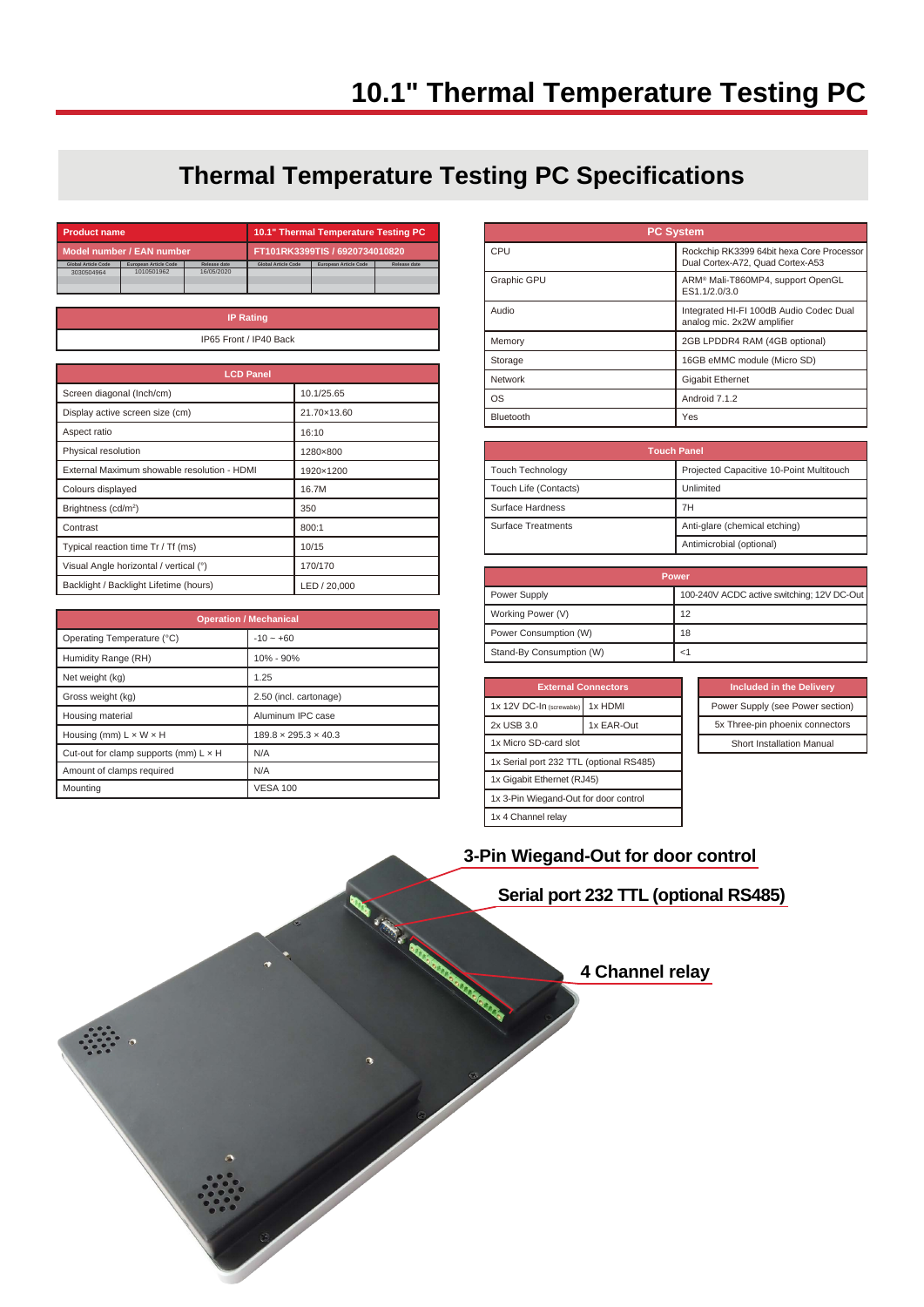

# **Thermal Temperature Testing PC Peripherals**

| <b>RFID Reader Details</b>      |                                            |  |
|---------------------------------|--------------------------------------------|--|
| Size (mm) $L \times W \times H$ | $50.0 \times 35.0 \times 8.0$              |  |
| Indicator                       | <b>Buzzer</b>                              |  |
| Card support                    | EM4100, S50, NFC, P2P, HID26, HID35, HID37 |  |
| Card Reading distance (cm)      | 5                                          |  |
| Output format card              | 8H10D, P2P 16D                             |  |

| <b>Thermal Sensor Details</b>   |                                |  |
|---------------------------------|--------------------------------|--|
| Sensor Type                     | Thermopile far-infrared sensor |  |
| <b>Brand</b>                    | Heimann                        |  |
| Model no.                       | HTPA32x32                      |  |
| <b>Distance</b>                 | Up to 1 Meter                  |  |
| Available Spectrum              | $8 - 14$ um                    |  |
| Resolution                      | $32 \times 32$                 |  |
| Pixel Size                      | 90um                           |  |
| Maximum framerate               | $7 - 9$ Hz                     |  |
| Typical Target Temperature (°C) | $-10 - 150$                    |  |
| Target Temperature Range(°C)    | $-20 - 500$                    |  |
| Object Temperature Range (°C)   | 40~1000                        |  |
| Accuracy                        | $± 0.5$ °C-                    |  |
| Output                          | RGB / Temperature Array        |  |
| FOV (Field Of View)             | $33^\circ$                     |  |

| <b>Dual Lens Camera Details</b> |                                               |  |  |
|---------------------------------|-----------------------------------------------|--|--|
| <b>Full HD Camera</b>           |                                               |  |  |
| Sensor                          | AR0230 (Wide Dynamic Color)                   |  |  |
| Lens Size                       | $1/2.7$ inch                                  |  |  |
| Most effective pixels           | $1928 \times 1088$                            |  |  |
| Data format                     | MJPG/YUY2                                     |  |  |
| Pixel Size                      | 1920 × 1080, 1280 × 720, 640 × 480, 320 × 240 |  |  |
| Dynamic Range                   | Up to 105dB                                   |  |  |
| Focus                           | <b>Fixed focus</b>                            |  |  |
| Frame Rate                      | 30FPS                                         |  |  |
| FOV (Field of View)             | $65^\circ$                                    |  |  |
| <b>Infrared Camera</b>          |                                               |  |  |
| Sensor                          | <b>RXSX2719</b>                               |  |  |
| Lens Size                       | $1/2.7$ inch                                  |  |  |
| Most effective pixels           | 1920*1080                                     |  |  |
| Data format                     | MJPG/YUY2                                     |  |  |
| Pixel Size                      | $3.0$ um $\times$ $3.0$ um                    |  |  |
| Dynamic Range                   | 76dB                                          |  |  |
| Focus                           | <b>Fixed focus</b>                            |  |  |
| Frame Rate                      | 1080P 30FPS Max                               |  |  |
| FOV (Field of View)             | $65^\circ$                                    |  |  |